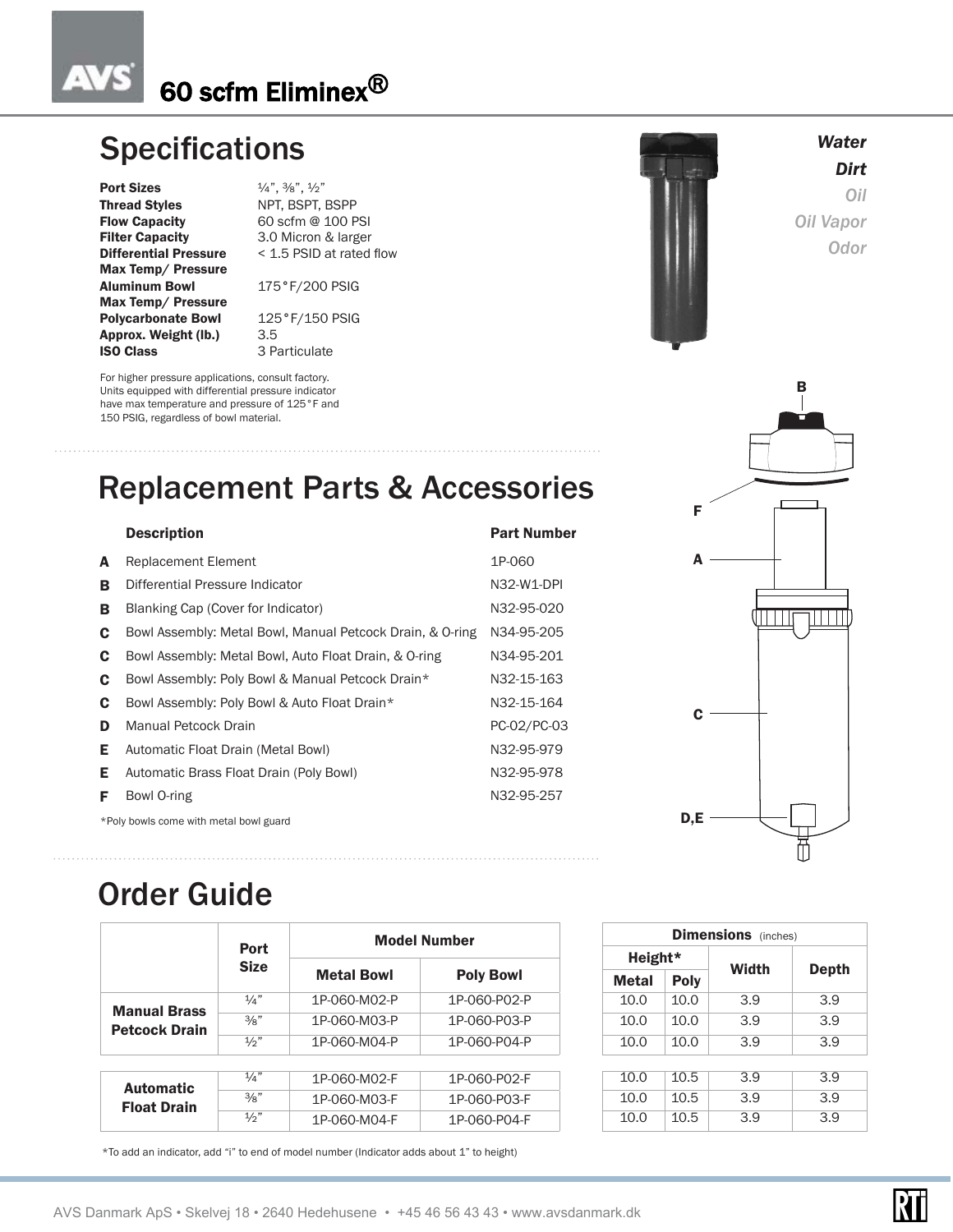## **Specifications**

**Port Sizes**  $\frac{1}{2}$ ,  $\frac{3}{4}$ , 1"<br>**Thread Styles** NPT, BSPT, Thread Styles NPT, BSPT, BSPP<br>Flow Capacity 120/175/250 sc **Differential Pressure** Max Temp/ Pressure Aluminum Bowl 175°F/200 PSIG Max Temp/ Pressure **Polycarbonate Bowl** 125°F/150 PSIG<br>**Approx. Weight (Ib.)** 6.0 Approx. Weight (lb.)<br>ISO Class

Flow Capacity 120/175/250 scfm @ 100 PSI<br>Filter Capacity 3.0 Micron & larger 3.0 Micron & larger<br> $<$  1.5 PSID at rated flow

3 Particulate

For higher pressure applications, consult factory. Units equipped with differential pressure indicator have max temperature and pressure of 125°F and 150 PSIG, regardless of bowl material.



# Replacement Parts & Accessories

|   | <b>Description</b>                                        | <b>Part Number</b>   |
|---|-----------------------------------------------------------|----------------------|
| A | <b>Replacement Element</b>                                | 1P-120/1P-175/1P-250 |
| в | Differential Pressure Indicator                           | N32-W1-DPI           |
| в | Blanking Cap (Cover for Indicator)                        | N32-95-020           |
| C | Bowl Assembly: Metal Bowl, Manual Petcock Drain, & O-ring | N34-15-180           |
| C | Bowl Assembly: Metal Bowl, Auto Float Drain & O-ring      | N34-15-178           |
| C | Bowl Assembly: Poly Bowl, Manual Petcock Drain, & O-ring* | N32-15-167           |
| C | Bowl Assembly: Poly Bowl, Auto Float Drain & O-ring*      | N32-15-166           |
| D | Manual Petcock Drain                                      | PC-03                |
| Е | Automatic Float Drain (Metal Bowl)                        | N32-95-979           |
| Е | Automatic Brass Float Drain (Poly Bowl)                   | N32-95-978           |
| F | Bowl O-ring                                               | N32-95-256           |
|   | *Poly bowls come with metal bowl guard                    |                      |



# Order Guide

|                                        |                 |                 | <b>Model Number</b> |                  |                 |                  |                  |  |  |  |
|----------------------------------------|-----------------|-----------------|---------------------|------------------|-----------------|------------------|------------------|--|--|--|
|                                        | Port            |                 | <b>Metal Bowl</b>   |                  |                 | <b>Poly Bowl</b> |                  |  |  |  |
|                                        | <b>Size</b>     | <b>Low Flow</b> | <b>Med Flow</b>     | <b>High Flow</b> | <b>Low Flow</b> | <b>Med Flow</b>  | <b>High Flow</b> |  |  |  |
| <b>Manual Brass</b>                    | $\frac{1}{2}$ " | 1P-120-M04-P    | 1P-175-M04-P        | 1P-250-M04-P     | 1P-120-P04-P    | 1P-175-P04-P     | 1P-250-P04-P     |  |  |  |
| <b>Petcock Drain</b>                   | 3/4"            | 1P-120-M06-P    | 1P-175-M06-P        | 1P-250-M06-P     | 1P-120-P06-P    | 1P-175-P06-P     | 1P-250-P06-P     |  |  |  |
|                                        | 1"              | 1P-120-M08-P    | 1P-175-M08-P        | 1P-250-M08-P     | 1P-120-P08-P    | 1P-175-P08-P     | 1P-250-P08-P     |  |  |  |
|                                        |                 |                 |                     |                  |                 |                  |                  |  |  |  |
|                                        | 1/2             | 1P-120-M04-F    | 1P-175-M04-F        | 1P-250-M04-F     | 1P-120-P04-F    | 1P-175-P04-F     | 1P-250-P04-F     |  |  |  |
| <b>Automatic</b><br><b>Float Drain</b> | $\frac{3}{4}$ " | 1P-120-M06-F    | 1P-175-M06-F        | 1P-250-M06-F     | 1P-120-P06-F    | 1P-175-P06-F     | 1P-250-P06-F     |  |  |  |
|                                        | 1"              | 1P-120-M08-F    | 1P-175-M08-F        | 1P-250-M08-F     | 1P-120-P08-F    | 1P-175-P08-F     | 1P-250-P08-F     |  |  |  |

\*To add an indicator, add "i" to end of model number (Indicator adds about 1" to height)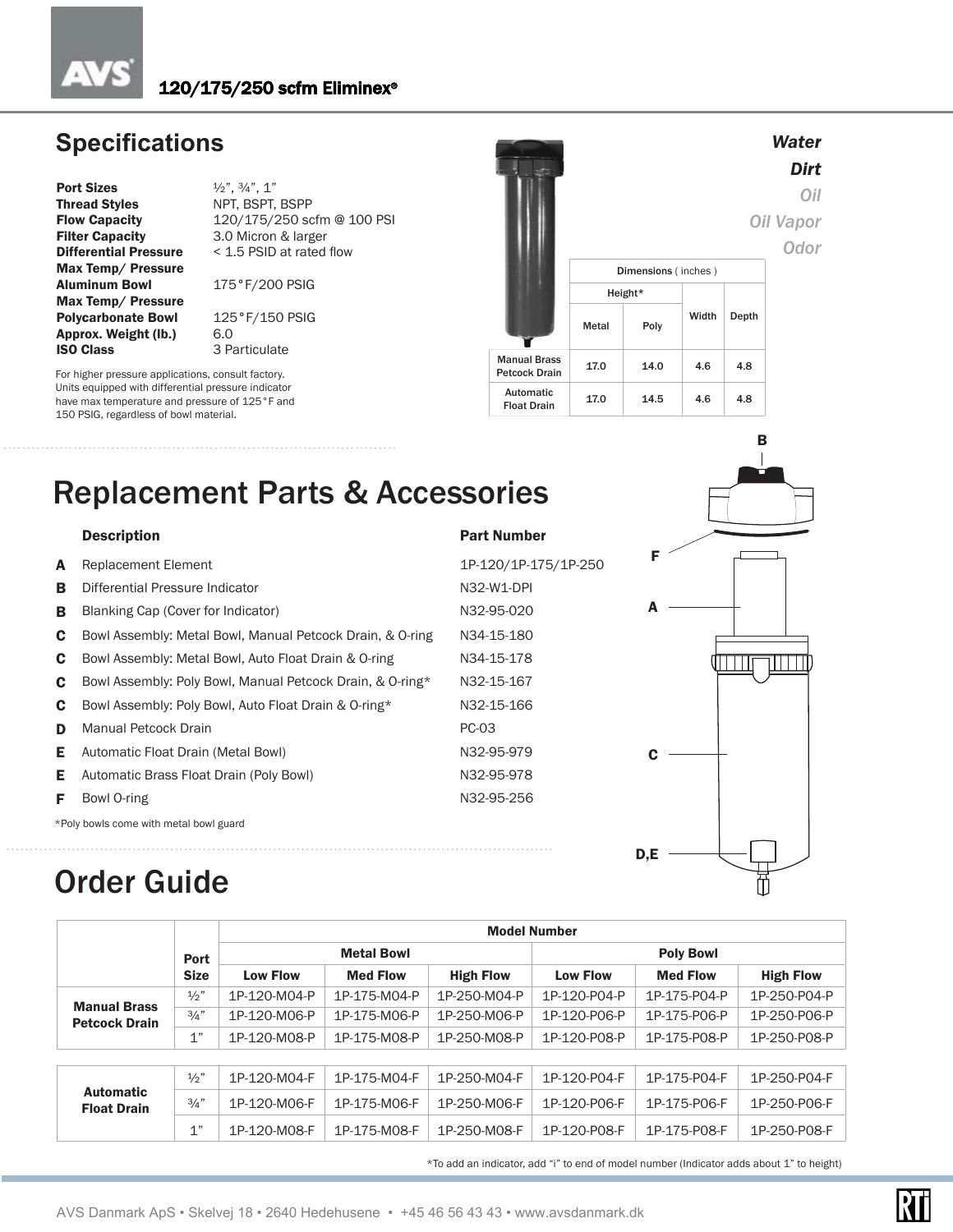### **AVS** 300/400/700 scfm Eliminex®

# **Specifications**

Thread Styles NPT, BSPT, BSPP<br>Flow Capacity 300/400/700 so Max Temp/ Pressure Aluminum Bowl 175°F/200 PSIG Approx. Weight (lb.) 30.0 **ISO Class** 3 Particulate

**Port Sizes** 1¼", 1½", 2"<br> **Thread Styles** NPT, BSPT, BS Flow Capacity 300/400/700 scfm @ 100 PSI<br>
Filter Capacity 3.0 Micron & larger 3.0 Micron & larger **Differential Pressure** < 1.5 PSID at rated flow

For higher pressure applications, consult factory. Units equipped with differential pressure indicator have max temperature and pressure of 125°F and 150 PSIG, regardless of bowl material.



#### Description Part Number

- A Replacement Element 1M-300/1M-400/1M-700
- **B** Manual Drain, Ball Valve BV
- **C** Automatic Float Drain N
- 
- 
- E Differential Pressure Indicator (Optional)

| <b>MILINAILINAI</b> |
|---------------------|
| M-300/1M-400/1M-70( |
| V-051               |
| 132-95-XD8          |

- D Bowl O-ring N32-F35-OR
	- N32-W1-DPi



# Order Guide

|                                             | <b>Port</b><br><b>Size</b> | <b>Model Number</b> |                 |                  |         | <b>Dimensions</b> (inches) |       |  |  |
|---------------------------------------------|----------------------------|---------------------|-----------------|------------------|---------|----------------------------|-------|--|--|
|                                             |                            | <b>Low Flow</b>     | <b>Med Flow</b> | <b>High Flow</b> | Height* | Width                      | Depth |  |  |
|                                             | $1\frac{1}{4}$             | 1M-300-M10-P        | 1M-400-M10-P    | 1M-700-M10-P     | 28.0    | 7.8                        | 7.8   |  |  |
| <b>Manual Brass</b><br><b>Petcock Drain</b> | $1\frac{1}{2}$             | 1M-300-M12-P        | 1M-400-M12-P    | 1M-700-M12-P     | 28.0    | 7.8                        | 7.8   |  |  |
|                                             | 2"                         | 1M-300-M16-P        | 1M-400-M16-P    | 1M-700-M16-P     | 28.0    | 7.8                        | 7.8   |  |  |
|                                             |                            |                     |                 |                  |         |                            |       |  |  |
| <b>External</b>                             | $1\frac{1}{4}$             | 1M-300-M10-F        | 1M-400-M10-F    | 1M-700-M10-F     | 32.0    | 7.8                        | 7.8   |  |  |
| <b>Automatic</b>                            | $1\frac{1}{2}$             | 1M-300-M12-F        | 1M-400-M12-F    | 1M-700-M12-F     | 32.0    | 7.8                        | 7.8   |  |  |
| <b>Float Drain</b>                          | 2"                         | 1M-300-M16-F        | 1M-400-M16-F    | 1M-700-M16-F     | 32.0    | 7.8                        | 7.8   |  |  |

\*To add an indicator, add "i" to end of model number (Indicator adds about 1" to height)

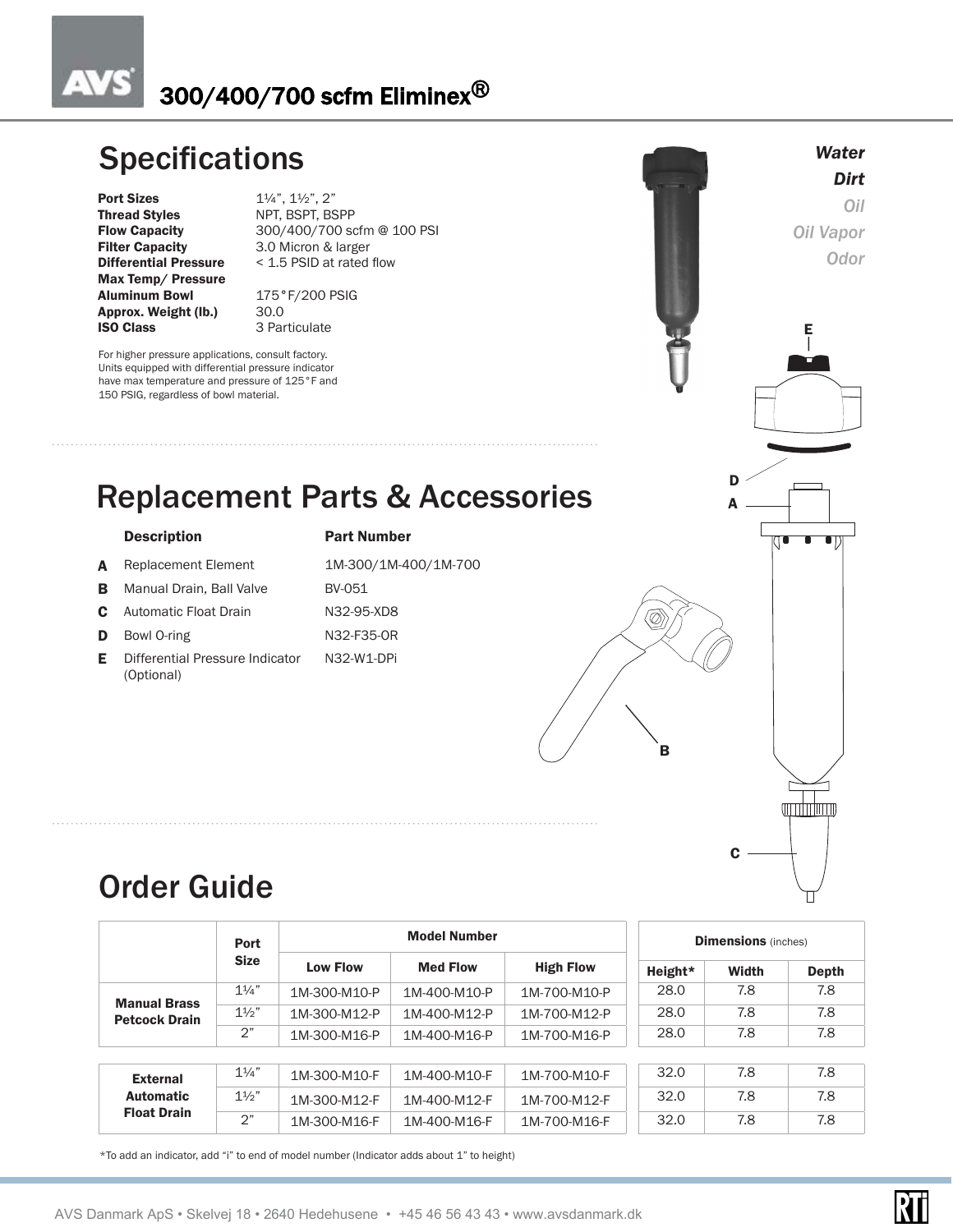## 1200 scfm Eliminex<sup>®</sup>

# **Specifications**

**Port Sizes** 3"<br> **Thread Styles** NPT **Thread Styles<br>Flow Capacity** Flow Capacity 1200 scfm @ 100 PSI<br>Filter Capacity 3.0 Micron & larger Max Temp/ Pressure

3.0 Micron & larger **Differential Pressure** < 1.5 PSID at rated flow

3 Particulate

175°F/200 PSIG (manual drain) 175°F/150 PSIG (float drain)<br>38.0

Approx. Weight (lb.)<br>ISO Class

For higher pressure units, consult factory.



*Water Dirt Oil Oil Vapor Odor*

# Replacement Parts & Accessories

#### Description **Part Number**

- A Replacement Element 1M-1200
- **B** Manual Drain, Ball Valve BV-051
- C Automatic Float Drain N32-95-XD8
- D Bowl O-ring PHC-032



# Order Guide

|                                             | <b>Port</b> | <b>Model Number</b> | <b>Dimensions</b> (inches) |       |       |  |  |
|---------------------------------------------|-------------|---------------------|----------------------------|-------|-------|--|--|
|                                             | <b>Size</b> |                     | Height                     | Width | Depth |  |  |
| <b>Manual Brass</b><br><b>Petcock Drain</b> | 3"          | 1M-1200-M24-P       | 40.0                       | 8.0   | 7.3   |  |  |
|                                             |             |                     |                            |       |       |  |  |
| <b>Automatic</b><br><b>Float Drain</b>      | 3"          | 1M-1200-M24-F       | 44.0                       | 8.0   | 7.3   |  |  |